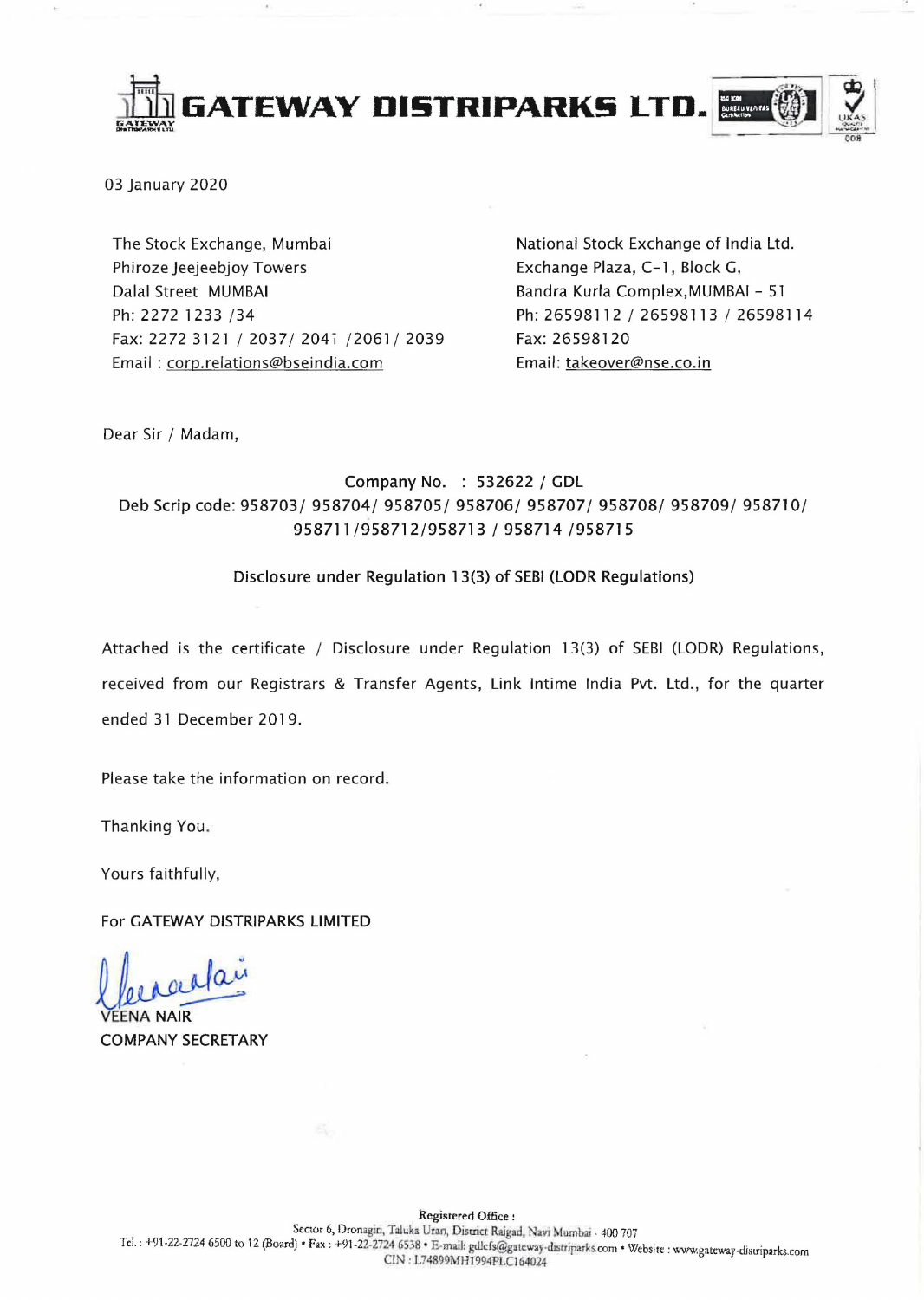#### **Link Intime India** Pvt. Ltd. CIN : U67190MH1999PTC118368 C-101, 247 Park, L. B. S. Marg, Vikhroli (West), Mumbai - 400 083. Tel. : +91 2249186000 Fax: +91 *2i* 4918 6060 E-mail : mumbai@linkintime.co.in Website: www.linkintime.co.in

.,

Date: 02<sup>nd</sup> January 2020.

**LINK** Intime

To, Company Secretary Gateway Distriparks Limited Sector 6, Donagiri, Taluka Uran, District Raigad, Navi Mumbai 400707.

## Sub: Investor Grievance Report for the period from 01.10.2019 to 31.12.2019

We are the Registrar and Transfer Agent for Gateway Distriparks Limited.

Statement of Investor complaints for the year ended 31st December, 2019 under Regulation 13 (3) of the SEBI (Listing Obligations and Disclosure Requirements) Regulations, 2015.

This is to certify that we have not received Any complaint letters from the shareholder for the period 01.1 0.2019 to 31.12.2019

The details of the complaints are given below.

| Particulars                                | Quarter ended 31st December, 2019 |  |
|--------------------------------------------|-----------------------------------|--|
| <b>Investor Complaints:</b>                |                                   |  |
| Pending at the beginning of the Year ended | NIL                               |  |
| Received during the Year Ended             | NIL                               |  |
| Disposed of during the Year Ended          | NIL                               |  |
| Remaining unresolved at the Year ended     | <b>NIL</b>                        |  |

\* Further, Register of Members has been updated as on 31-12-2019.

This is for your information.

For Link Intime India Private Ltd.

For Link Intime India Pr<br> $\begin{bmatrix} 1 & 0 \\ 0 & 1 \end{bmatrix}$ <br>Authorized Signatory